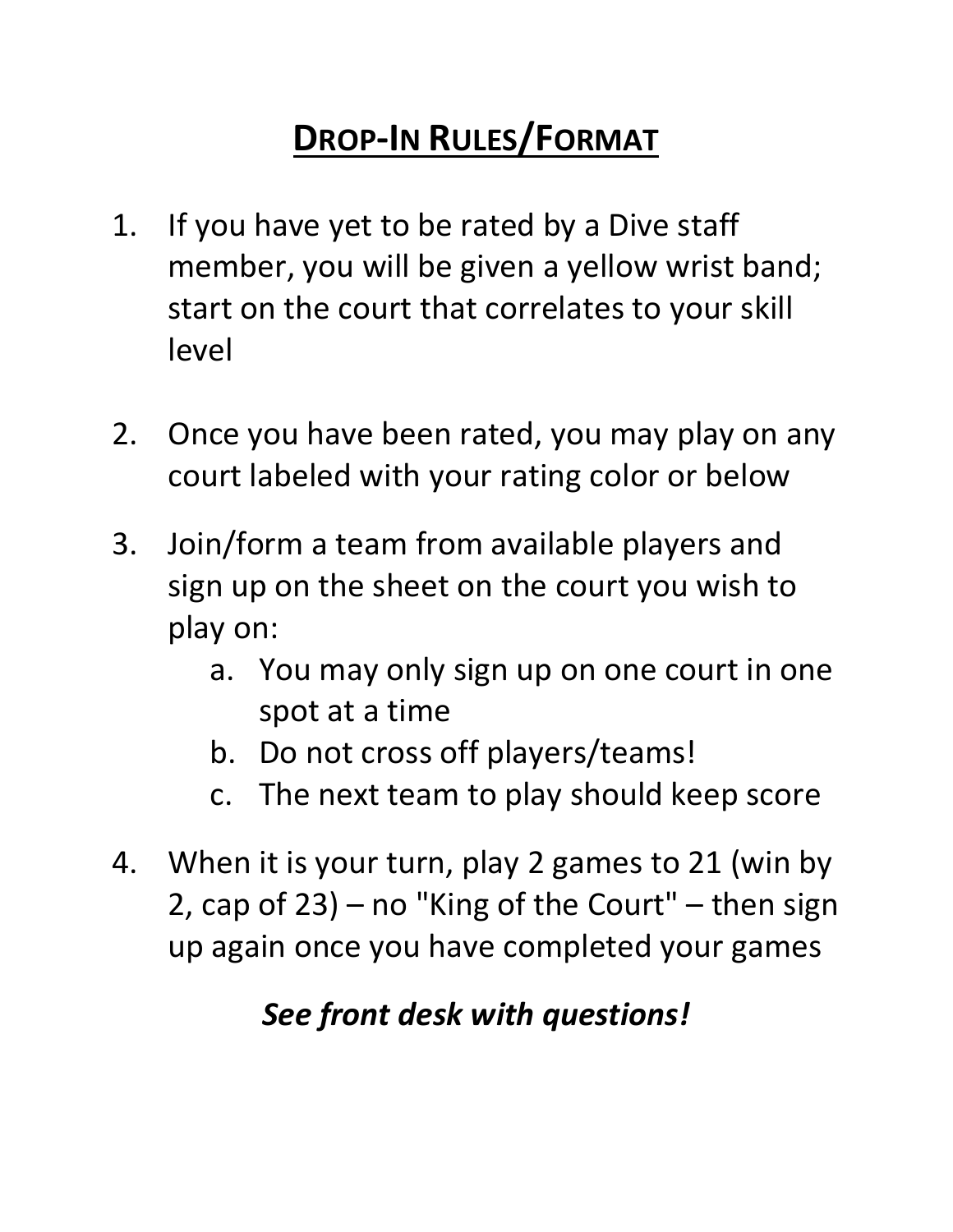### **Dive Volleyball Drop‐In Rating System**

#### **Black – Advanced (A/AA)**

Players have exceptional overall skills in every aspect of the game. This division is for players who have played D1/D2 college volleyball, club volleyball at the elite level for several years, and/or advanced adult leagues for an extended period.

- 1. Is able to consistently pass a strategically tipped or aggressively hit ball in the direction of the setter regardless of the proximity of the ball to his/her position
- 2. If a setter, is able to run an offense that consistently disrupts the opponent's defense
- 3. If a setter, is able to set hittable balls when the pass is far from his/her position
- 4. Is able to serve a ball that consistently disrupts the opponent's defense
- 5. Is able to consistently and effectively execute a closed, penetrating block that sends an opponent's aggressive hit back to the opponent's court
- 6. Is able to consistently hit the ball over the net in a manner that consistently disrupts the opponent's defense when playing in the front row
- 7. Excels at all positions on the court while specializing in at least one

#### **Purple – Competitive (BB)**

Players are consistent in all aspects of the game and excel in one or more positions. This division is for players who have played for a number of years and truly understand and can execute on the strategies of the game.

- 1. Is able to consistently pass an aggressively served ball forward in the direction of the setter
- 2. Is able to consistently pass a strategically tipped or aggressively hit ball within his/her vicinity in the direction of the setter
- 3. If a setter, is able to run an offense that occasionally disrupts the opponent's defense
- 4. If a setter, is able to set hittable balls when the pass is less than ideal
- 5. Is able to serve a ball that occasionally disrupts the opponent's defense
- 6. Is able to consistently and effectively execute a closed, penetrating block
- 7. Is able to consistently hit the ball over the net in a manner that occasionally disrupts the opponent's defense when playing in the front row
- 8. Excels at one or more positions on the court

#### **Orange – Intermediate (B)**

Players have gained an understanding of the game's strategies and have begun to develop consistency in their level of play to execute on those strategies. This division is for players who have played organized volleyball in the past and are interested in a competitive level of play and continuing to improve their skills and consistency. Intermediate players must run a 6‐2 or 5‐1 offense.

- 1. Understands a 6‐2 and 5‐1 offense
- 2. Understands defensive positioning, rotations, and strategies
- 3. Is able to consistently pass a served ball forward in the direction of the setter